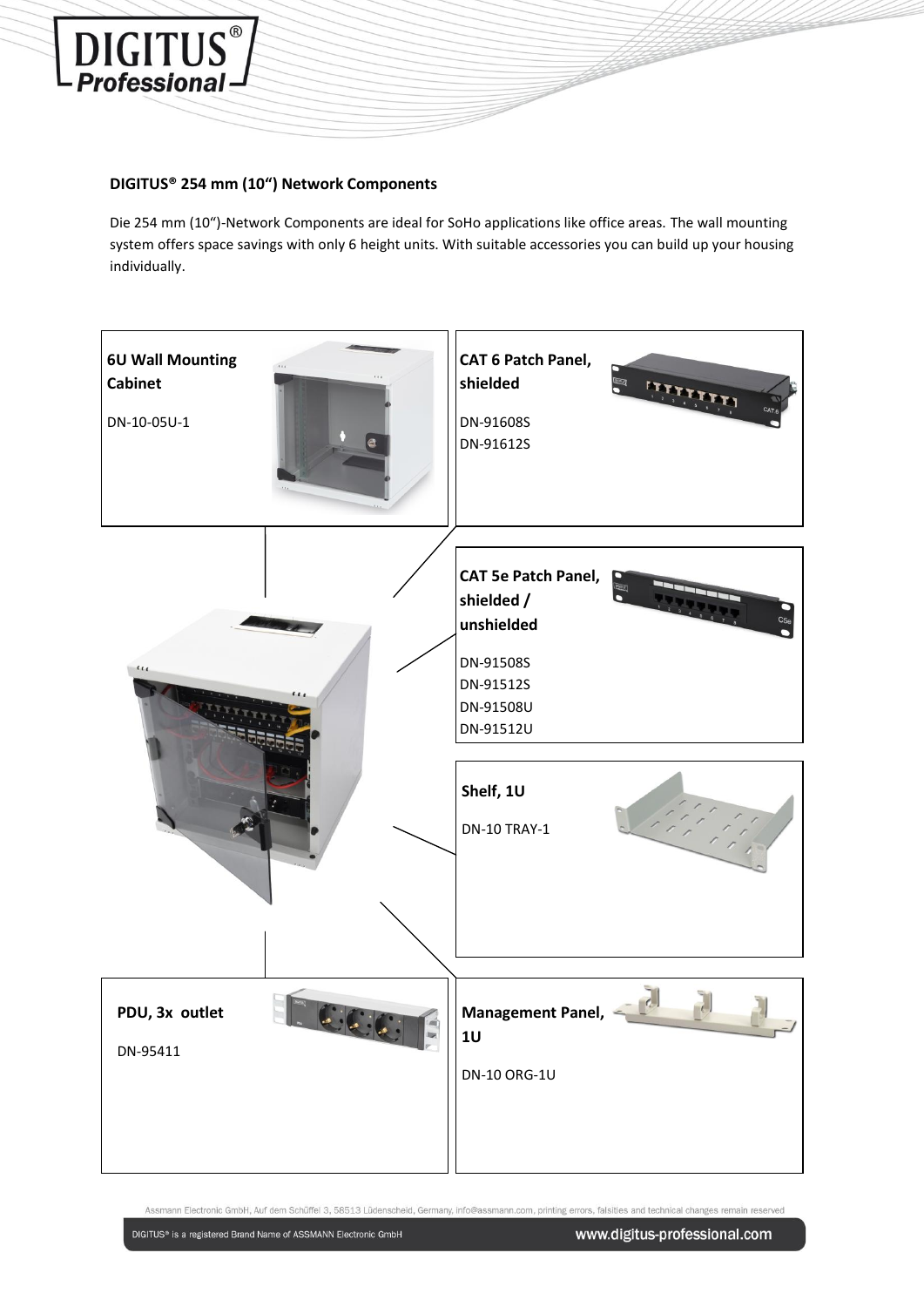

## **254 mm (10") Wall Mounting Cabinet**



| $\swarrow$ 1.0 - 1.5 mm strong steel sheet |
|--------------------------------------------|
| Compact housing                            |
| V lockable front door                      |
| Load capacity: 30 kg                       |

## **Abstract**

254 mm (10") Wall Mounting Cabinet, 6U, 312 mm width - 300 mm depth

## **Features**

- 254 mm (10") profile rails mounted in the front, variable in depth
- Single pane safety glass door
- Housing complete grounded
- Dimensions (HxWxD): 330x312x300 mm
- Color: Grey (RAL 7035)

## **Technical Drawing**



DIGITUS® is a registered Brand Name of ASSMANN Electronic GmbH

www.digitus-professional.com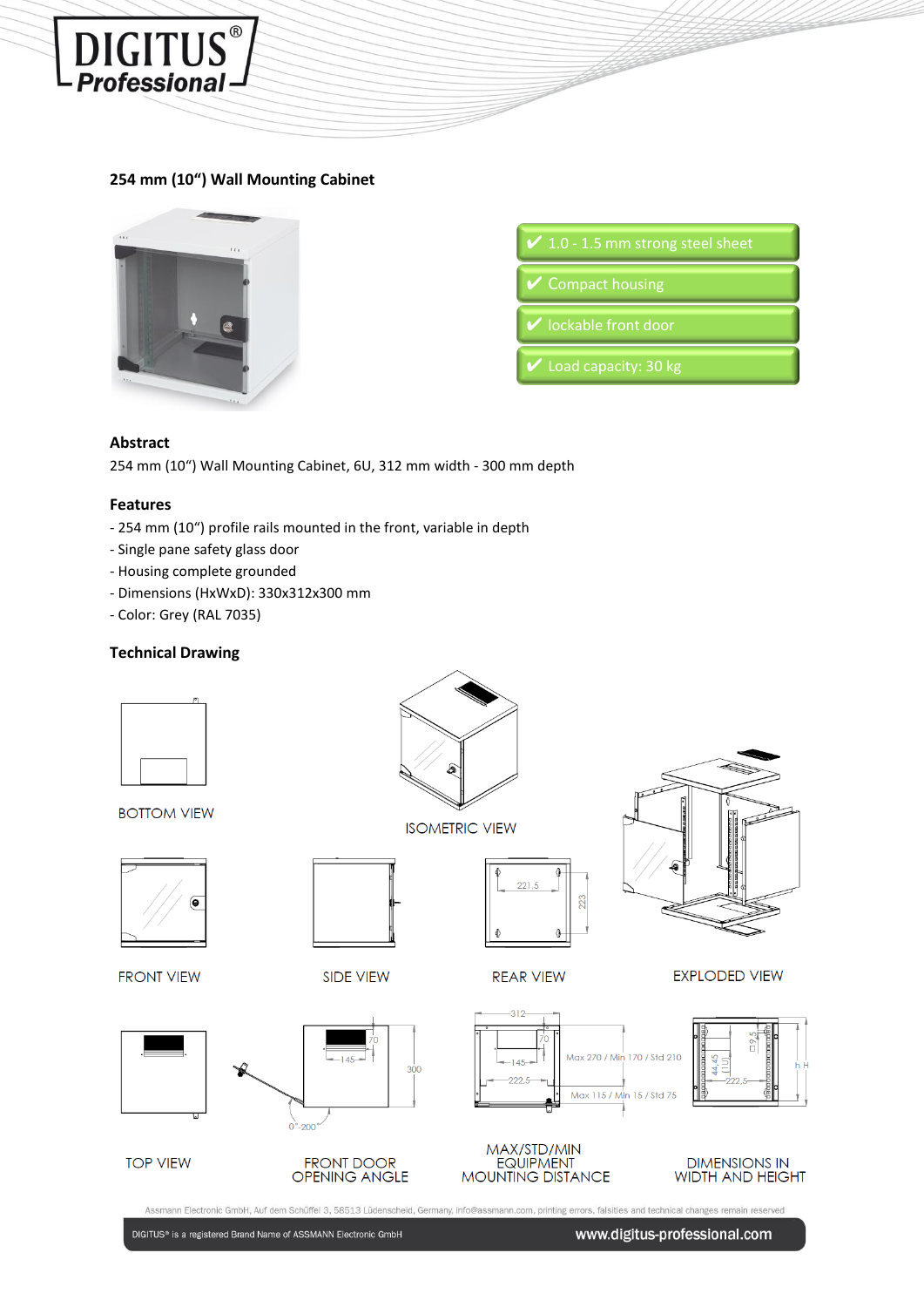

# **254 mm (10") Patch Panel (LSA+) CAT 6 // CAT 5e**



#### **Abstract**

254 mm (10") patch panel (LSA+) CAT 6 shielded, CAT 5e shielded, unshielded, 8- or 12-port

#### **Features**

- RJ45 sockets
- Cable installation via LSA strips, color coded acc. to EIA/TIA 568 A&B
- Norms: ISO/IEC 11801 2nd Ed; EN 50173-1; EIA/TIA 568-C
- Application areas: Up to 250 MHz; 1GBase-T (CAT 6); Up to 100 MHz; 10/100Base-T; 1GBase-T (CAT 5e)

## **Product Number Information**

| DN-91608S | Patch Panel CAT 6, 1U, 8-port, shielded     |
|-----------|---------------------------------------------|
| DN-91612S | Patch Panel CAT 6, 1U, 12-port, shielded    |
| DN-91508S | Patch Panel CAT 5e, 1U, 8-port, shielded    |
| DN-91512S | Patch Panel CAT 5e, 1U, 12-port, shielded   |
| DN-91508U | Patch Panel CAT 5e, 1U, 8-port, unshielded  |
| DN-91512U | Patch Panel CAT 5e, 1U, 12-port, unshielded |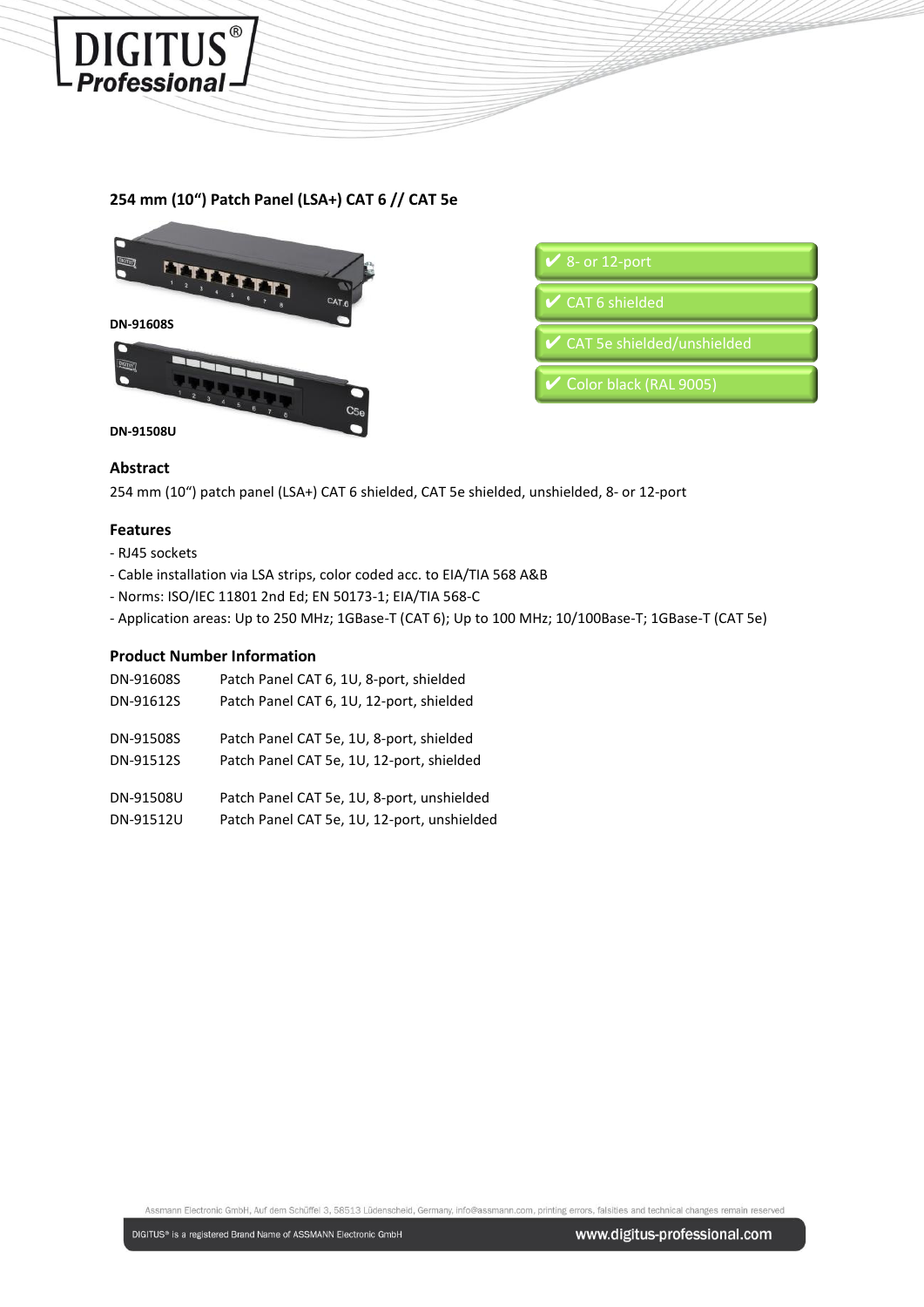

## **254 mm (10") Shelf**



#### **Abstract**

254 mm (10") shelf, fixed mounting, color grey (RAL 7035)

#### **Features**

- Sturdy, perforated steel sheet
- Complete with fixing material
- Mounting on the front 254 mm (10") profile rails
- 
- Height unit: 1U
- Color: Grey (RAL 7035)
- 

# **254 mm (10") Cable Management Panel**



#### **Abstract**

254 mm (10") cable mangement panel, 3 cable rings

#### **Features**

- Steel sheet
- 3 cable rings
- Mounting on the front 254 mm (10") profile rails

Height unit: 1U Color: Grey (RAL 7035)